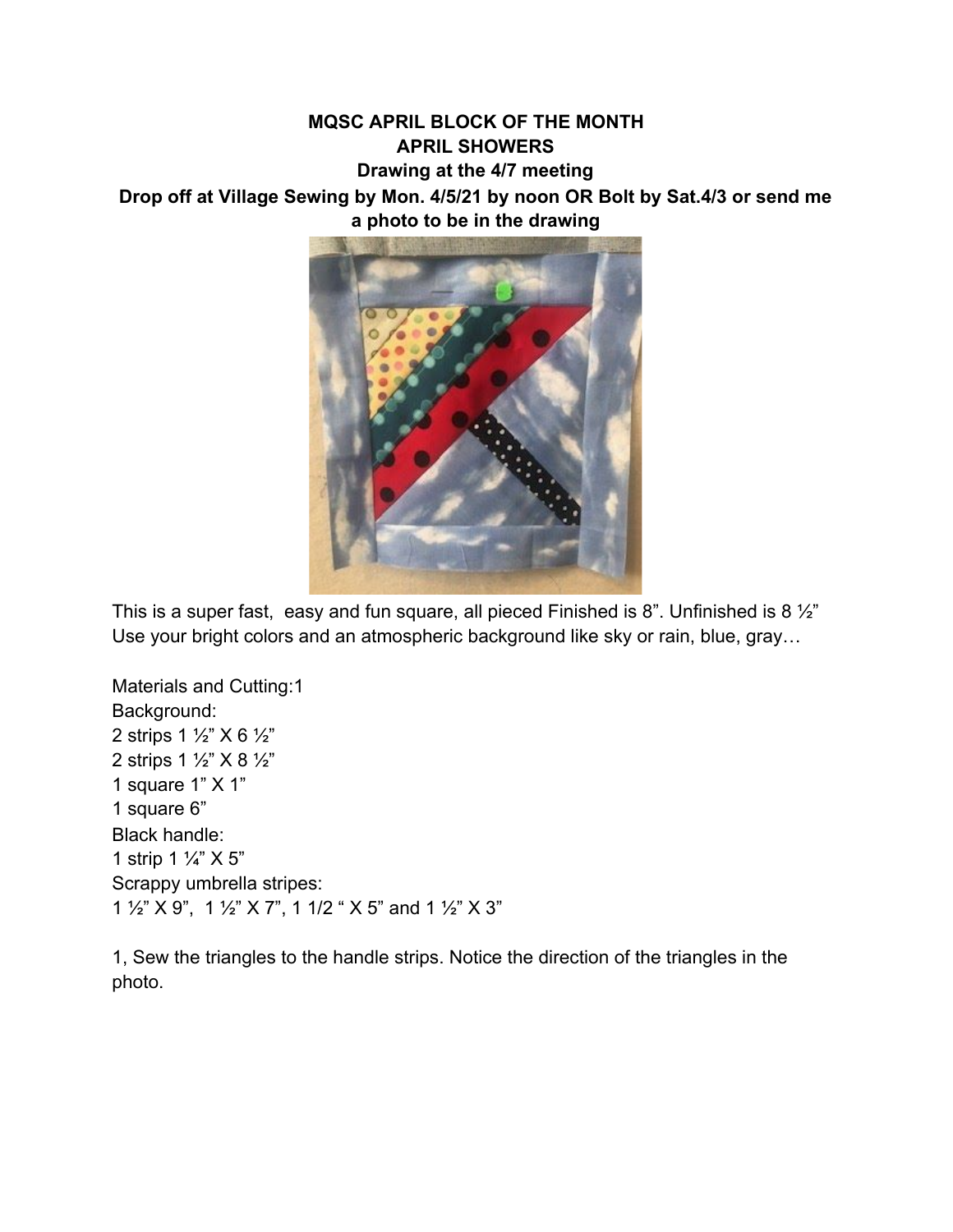

2. Fold the umbrella strips in hal;f and finger press to find the center. Sew the strips together matching the center crease. Press seams away from the longest strip 3. Sew the smoke background 1" square to the top of the umbrella, centering. 4. Sew the umbrella strip unit to the handle unit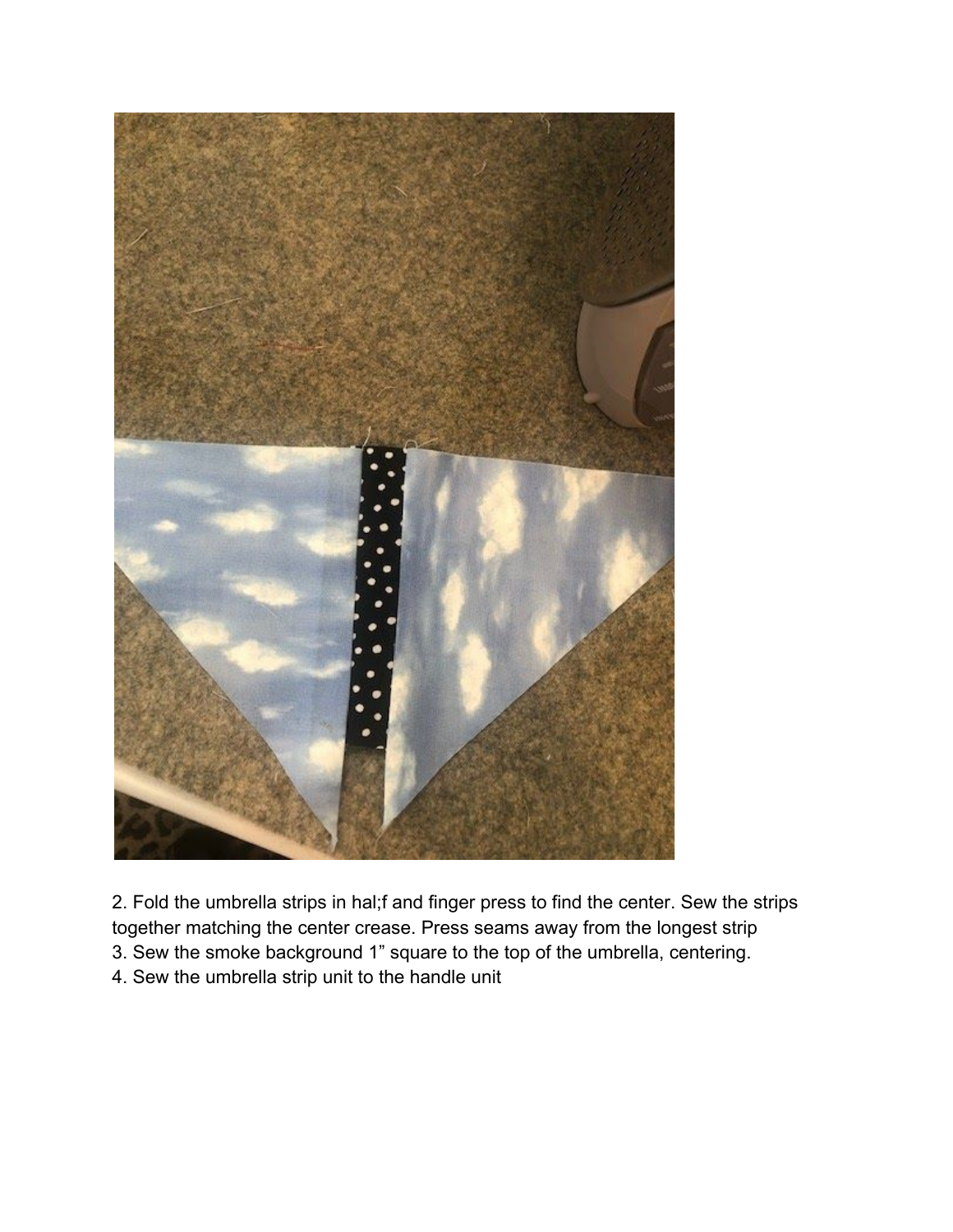

5. Trim to a 6 ½" square. Line the 45 degree angle mark along the seam that joins the umbrella to the background.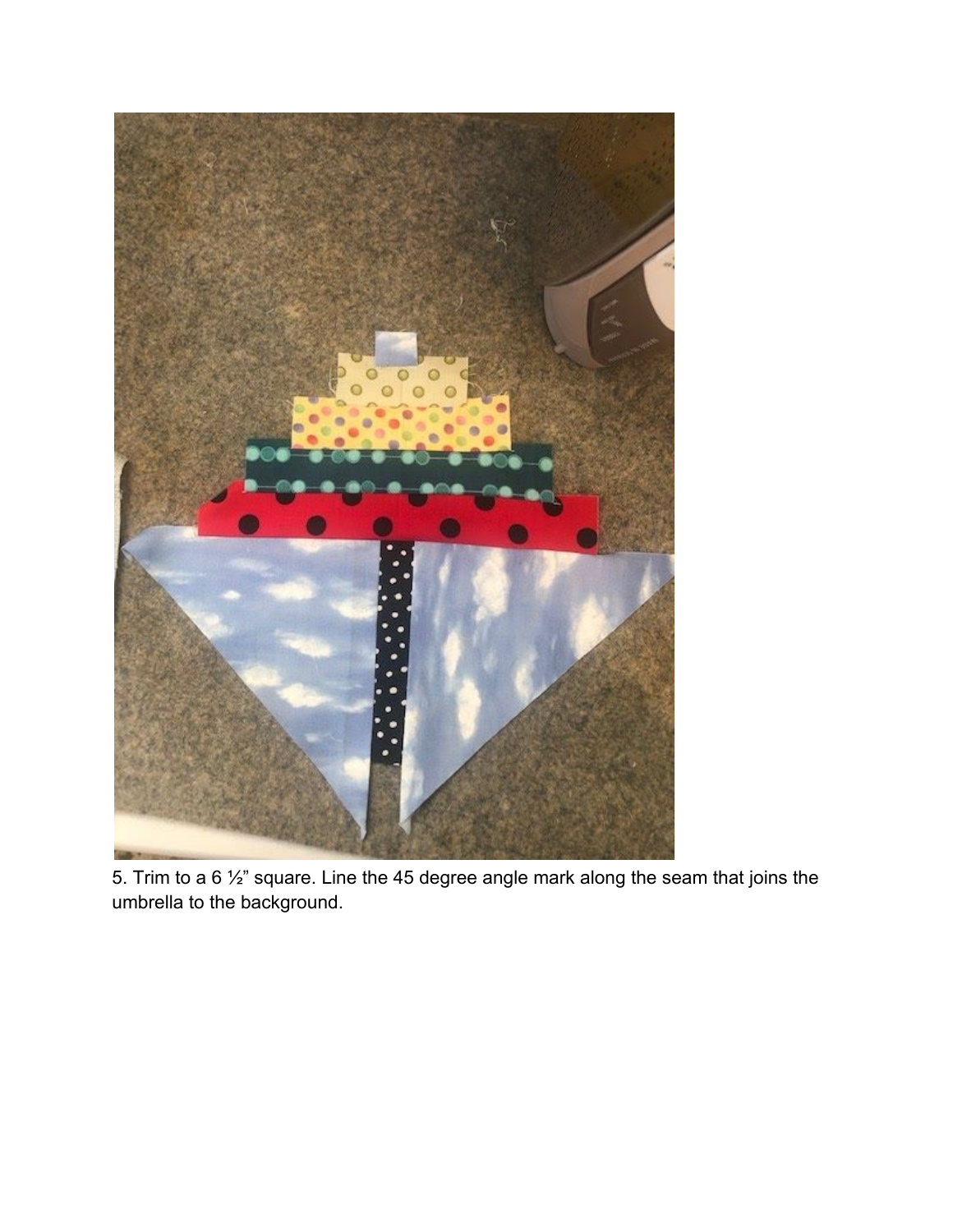

6. Sew the top and bottom borders to the block. Press toward the borders Then sew the side borders to the blocks. The block will be 8  $\frac{1}{2}$ ". Trim if necessary Questions? Call or email Denise 707-758-7932 djragozzino@yaho.com